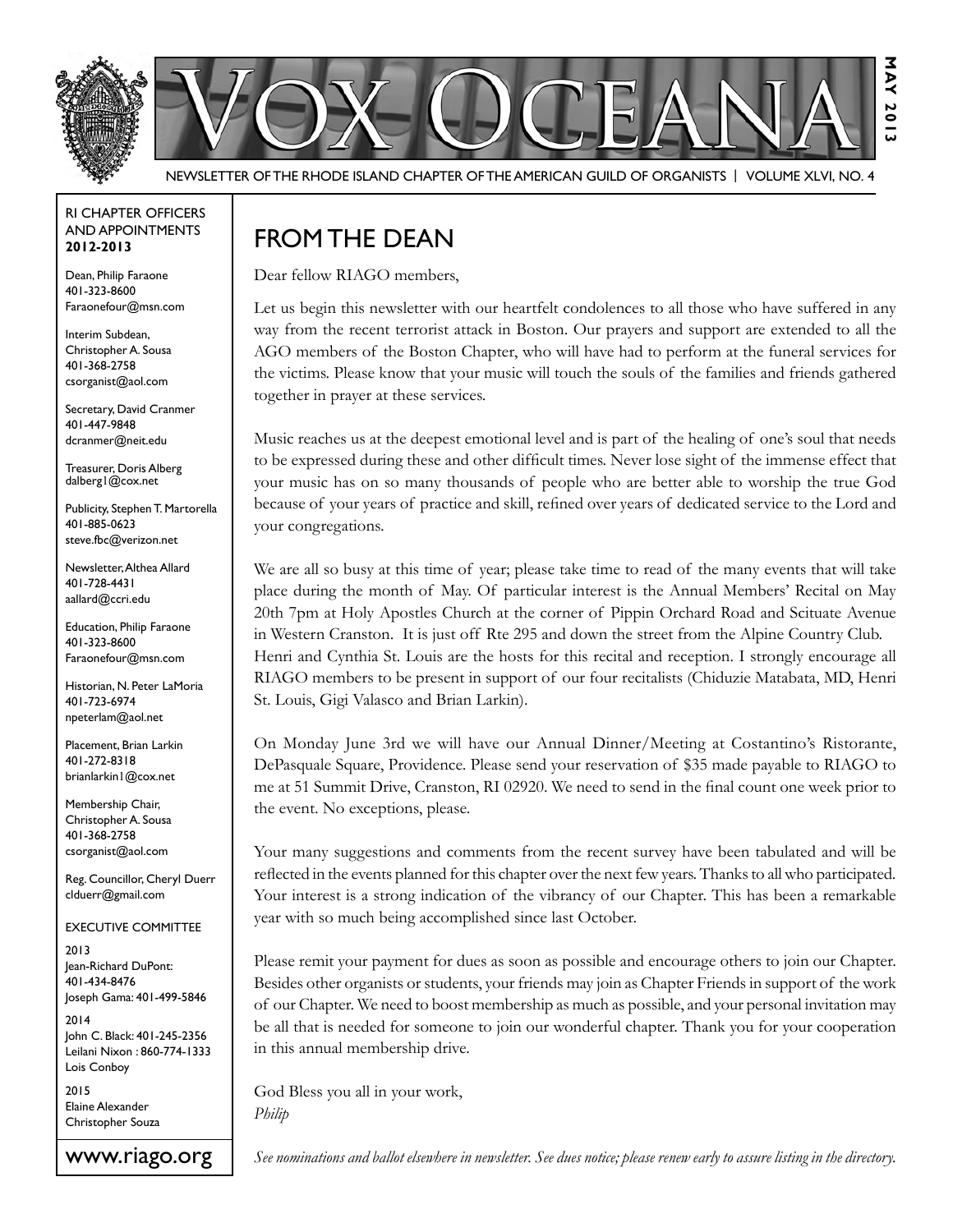## **EVENTS**

**Sunday, May 19, 5:00 pm:** Choral Evensong in Celebration of the Feast of Pentecost with the Choirs of St. Paul's, Wickford, **Mark Steinbach**, DMA, Director, presenting works of Purcell and Tallis. Reception to follow. The Old Narragansett Church, Church Lane, Wickford. Information 401-294-4357

**Monday, May 20, 7:00 pm:** RIAGO annual Members' Recital, Holy Apostles Church, Pippin Orchard Road, Cranston, followed by reception hosted by the church.

**Monday, June 3, 6:30 pm:** RIAGO Annual Dinner Meeting, Costantino's Ristorante (DePasquale Square) Atwells Avenue, Providence. \$36 per person. *See Dean's message for details.*

## MEMBER NEWS

Paul Cienniwa is playing harpsicord from coast to coast, from South Dartmouth to Santa Rosa, CA, in early May, and discusses the recital music on KRCB (CA) Radio's "Curtain Call."

## New MEMBERs

**Ernest Cox**: 91 Seventh Street, Providence, RI 02906; 486- 2984; Minister of Music at United Haven Methodist Church, East Providence

**David C. Warfield**: 6 Everett Street, Newport 02840; Director of Music Ministries, First Presbyterian Church, Newport

**Matthew J. Kelly, MA**, Director of Liturgical Music & University Organist; Our Lady of Mercy Chapel, Salve Regina University, 100 Ochre Point Avenue, Newport, RI 02840

**John Bybee**, P. O. Box, 81412, Wellesley Hills, MA. 02481; Steinert & Son, Boston; Representative for Rodgers Organs for RI/MA.

Welcome all!

## Placement Listing

*Contact Brian Larkin (272-8318) for more details or changes.*

| First Baptist - Pawtucket (American Baptist)<br>10/12 |       |  |  |  |  |
|-------------------------------------------------------|-------|--|--|--|--|
| 91 Cottage St, Pawtucket, RI                          |       |  |  |  |  |
| Catherine Grant 401-725-72259                         |       |  |  |  |  |
| $O/ChM$ \$7200 Wicks 1960 3 man.                      |       |  |  |  |  |
| First Presbyterian                                    | 11/12 |  |  |  |  |
| Everett St, Newport, RI                               |       |  |  |  |  |
| Contact Brian Larkin for details: 401-272-8318        |       |  |  |  |  |
| O/ChM 1975 Casavant 3 M pipe/digital                  |       |  |  |  |  |
| St Anthony (RC)                                       | 1/13  |  |  |  |  |
| 2836 East Main Rd, Portsmouth, RI                     |       |  |  |  |  |
| Rev. Daniel Gray: 203-683-0089                        |       |  |  |  |  |
| O/ChM Negotiable 1979 Rodgers 2 man.                  |       |  |  |  |  |
| First Congregational Church of Sharon (UCC)           | 2/13  |  |  |  |  |
| N. Main St, Sharon, MA 02067                          |       |  |  |  |  |
| Martha MacMillin: 781-784-2631; 781-784-1816          |       |  |  |  |  |
| O/Minister of Music 18-22K Roche 21 rks/ 3 man        |       |  |  |  |  |

## Ballot

Please mark ballot and send to Doris Alberg, Nominating Committee Chair, at 18 Highland Avenue, Lincoln, RI 02865

### Nominations/Ballot

Dean: Philip Faraone Sub Dean: Kathy Hart Secretary: David Cranmer Treasurer: Doris Alberg Education: open Members at Large through 2016: Henri St. Louis, Open

**Please find the current Substitute List on our website at www.riago.org.**

#### **SUBMISSIONS**

DEADLINE: 20th of each month. SUBMISSIONS: Send Word or Text files to aallard@ccri.edu or to Althea Allard, 166 Suffolk Ave., Pawtucket, RI 02861. ADVERTISING: Word doc, PDF (print ready), JPG (high resolution), TIFF, or EPS. All files should be grayscale at 300 dpi resolution. Email to camacphee@gmail.com. Advertising Rates

1/4-page ad (3.5"W x 5"H): \$18 -or- 1/8-page ad (3.5"W x 2.5"H): \$10 Flyers you provide (for RIAGO members): \$10. Make checks out to RIAGO and mail to Althea Allard by the 20th.